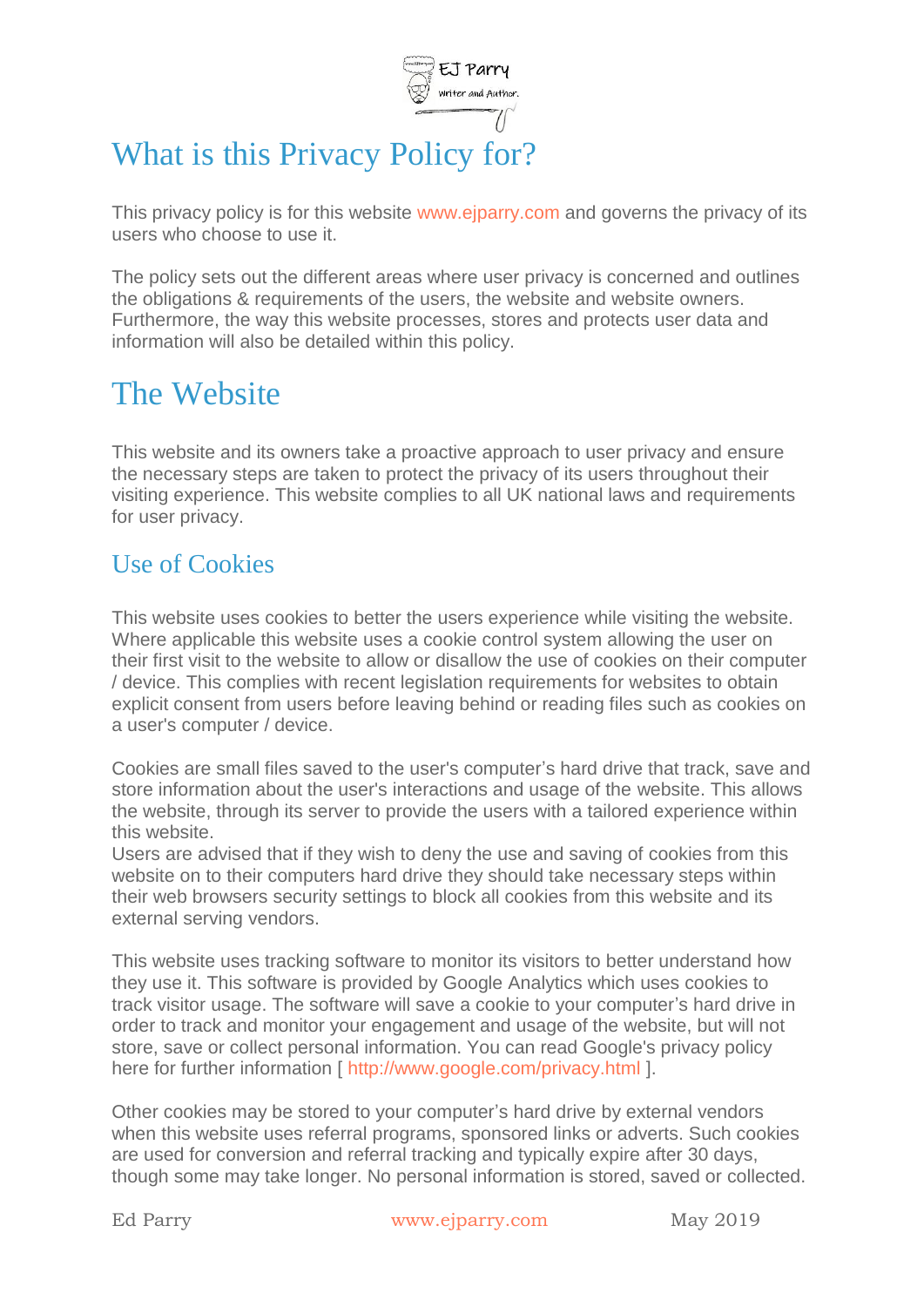

# Contact & Communication

Users contacting this website and/or its owners do so at their own discretion and provide any such personal details requested at their own risk. Your personal information is kept private and stored securely until a time it is no longer required or has no use, as detailed in the Data Protection Act 1998. Every effort has been made to ensure a safe and secure form to email submission process but advise users using such form to email processes that they do so at their own risk.

This website and its owners use any information submitted to provide you with further information about the products / services they offer or to assist you in answering any questions or queries you may have submitted. This includes using your details to subscribe you to any email newsletter program the website operates but only if this was made clear to you and your express permission was granted when submitting any form to email process. Or whereby you the consumer have previously purchased from or enquired about purchasing from the company a product or service that the email newsletter relates to. This is by no means an entire list of your user rights in regard to receiving email marketing material. Your details are not passed on to any third parties.

### External Links

Although this website only looks to include quality, safe and relevant external links, users are advised adopt a policy of caution before clicking any external web links mentioned throughout this website. (External links are clickable text / banner / image links to other websites.

The owners of this website cannot guarantee or verify the contents of any externally linked website despite their best efforts. Users should therefore note they click on external links at their own risk and this website and its owners cannot be held liable for any damages or implications caused by visiting any external links mentioned.

# Adverts and Sponsored Links

This website may contain sponsored links and adverts. These will typically be served through our advertising partners, to whom may have detailed privacy policies relating directly to the adverts they serve.

Clicking on any such adverts will send you to the advertiser's website through a referral program which may use cookies and will track the number of referrals sent from this website. This may include the use of cookies which may in turn be saved on your computer's hard drive. Users should therefore note they click on sponsored external links at their own risk and this website and its owners cannot be held liable for any damages or implications caused by visiting any external links mentioned.